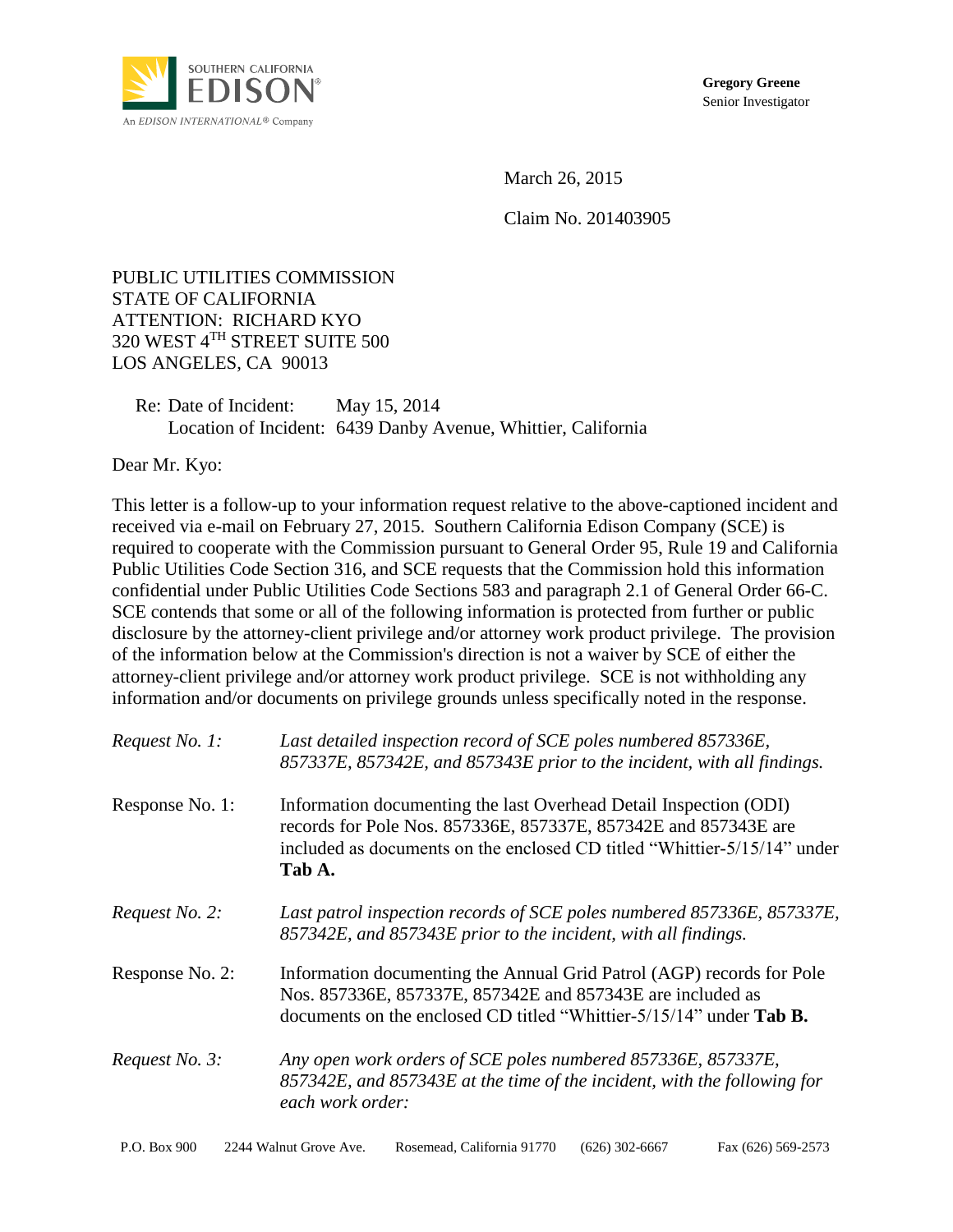Public Utilities Commission March 26, 2015 Page 2 of 5

- *a. Type of work needed to be done.*
- *b. Work order creation date.*
- *c. Work order due date.*
- *d. Work order priority level*
- Response No. 3: Information documenting the Notifications for Pole Nos. 857336, 857337E, 857342E and 857343E are listed on the spreadsheet included on the enclosed CD titled "Whittier-5/15/14" under **Tab C**.
- *Request No. 4: Date and time that SCE responded to the incident.*
- Response No. 4: The SCE Troubleman first arrived at the incident location on May 15, 2014 at approximately 3:45 a.m.
- *Request No. 5: All photographs taken of the incident.*
- Response No. 5: Copies of 116 photographs taken at the incident location on May 15, 2014 are included on the enclosed CD titled "Whittier 5/15/14 Incident – Photos".
- *Request No. 6: Were there any outages as a result of this incident? If so:*
	- *a. What was the duration of the outage?*
	- *b. How many customers were affected?*
	- *c. What was the date and time of restoration?*
- Response No. 6: On May 15, 2014, at 2:52 a.m., service was interrupted to 2,736 customers for 30 seconds. From 2:52 a.m. to 3:53 p.m., service was interrupted to 109 customers for 13 hours and 1 minute. From 4:04 p.m. to 4:20 p.m., service was interrupted to 2,736 customers for 16 minutes.
- *Request No. 7: Cost of damages to SCE and any third parties.*
- Response No. 7: The total cost for repairs to SCE facilities was \$43,966.46. The repair cost for fire damage to the house at 6435 S. Danby, Whittier was \$5,000.00.
- *Request No. 8: List of all agencies (police, fire department, ambulance, media) that were present at the incident site.*
- Response No. 8: To our knowledge the agencies that responded at the incident location were the Los Angeles County Fire Department, the Los Angeles County Sheriff's Department-Pico Rivera, the Los Angeles County Coroner's Office, and CBS local news.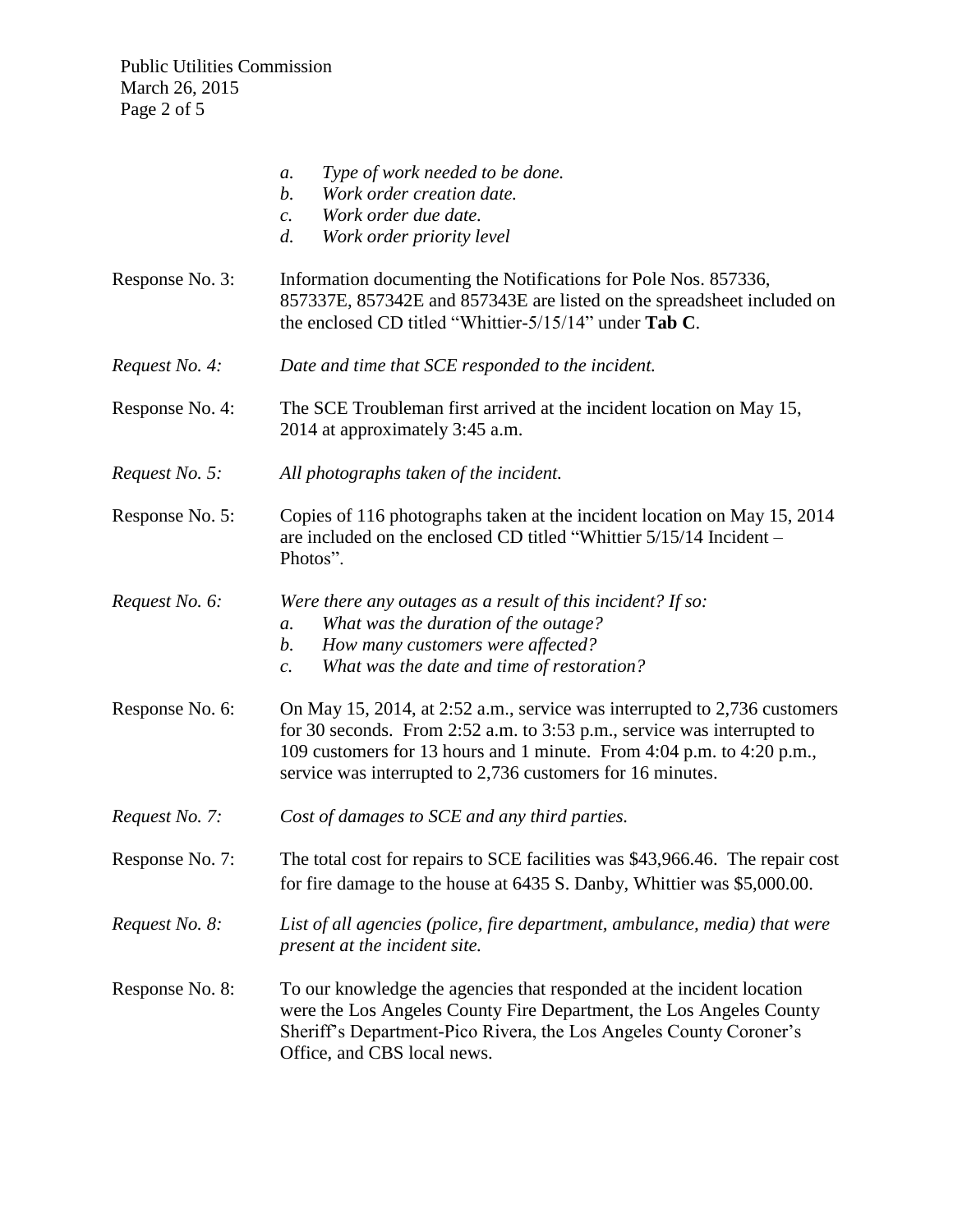Public Utilities Commission March 26, 2015 Page 3 of 5

| Request No. 9:   | Is the incident location known to contain birds large enough to make<br>phase-to-phase contact with SCE's overhead conductors.                                                                                                                                                                                                                                                                                                                                                            |  |  |
|------------------|-------------------------------------------------------------------------------------------------------------------------------------------------------------------------------------------------------------------------------------------------------------------------------------------------------------------------------------------------------------------------------------------------------------------------------------------------------------------------------------------|--|--|
| Response No. 9:  | Phase-to-phase contact by birds is not common at the incident location.                                                                                                                                                                                                                                                                                                                                                                                                                   |  |  |
| Request No. 10:  | Size and weight of mallard duck.                                                                                                                                                                                                                                                                                                                                                                                                                                                          |  |  |
| Response No. 10: | The size and weight of the bird were not obtained. However, the mallard<br>duck was present in the yard and you observed it on the date of the<br>incident.                                                                                                                                                                                                                                                                                                                               |  |  |
| Request No. 11:  | SCE states in its letter to the CPUC dated June 10, 2014 that "the<br>resulting fault current on the tap line caused the east phase, $a \#6$ copper<br>conductor, between Pole No. 857337E and Pole No. 857336E to separate<br>and fall" Please describe in detail how the fault current caused the<br>conductor to separate and fall.                                                                                                                                                    |  |  |
| Response No. 11: | We are currently reviewing this inquiry and a response will be included in<br>SCE's supplemental response to this Data Request. Please note the<br>sentence from the June 10, 2014 correspondence was partially quoted as<br>the entire sentence reads: "SCE believes the resulting fault current on the<br>tap line caused the east phase, a #6 copper conductor, between Pole No.<br>857337E and Pole No. 857336E to separate and fall in the backyard of<br>6439 Danby Ave, Whittier." |  |  |
| Request No. 12:  | Installation date for the conductor that separated.                                                                                                                                                                                                                                                                                                                                                                                                                                       |  |  |
| Response No. 12: | The installation date of the conductor is not known. However, our<br>information indicates the poles supporting the subject conductor were set<br>in 1950.                                                                                                                                                                                                                                                                                                                                |  |  |
| Request No. 13:  | What is the current rating at which the Bronco 12 kV circuit breaker is set<br>to trip?                                                                                                                                                                                                                                                                                                                                                                                                   |  |  |
| Response No. 13: | The Bronco 12kV circuit is a looped circuit with circuit breakers at<br>Narrows and Westgate Substations. For the Bronco 12kV circuit breaker<br>at Narrow Substation, the phase minimum trip setting is 720 Amperes<br>primary. The ground minimum trip setting is 180 Amperes primary.                                                                                                                                                                                                  |  |  |
|                  | For the Bronco 12kV circuit breaker at Westgate Substation, the phase<br>minimum trip setting is 240 Amperes primary. The ground minimum trip<br>setting is 120 Amperes primary.                                                                                                                                                                                                                                                                                                          |  |  |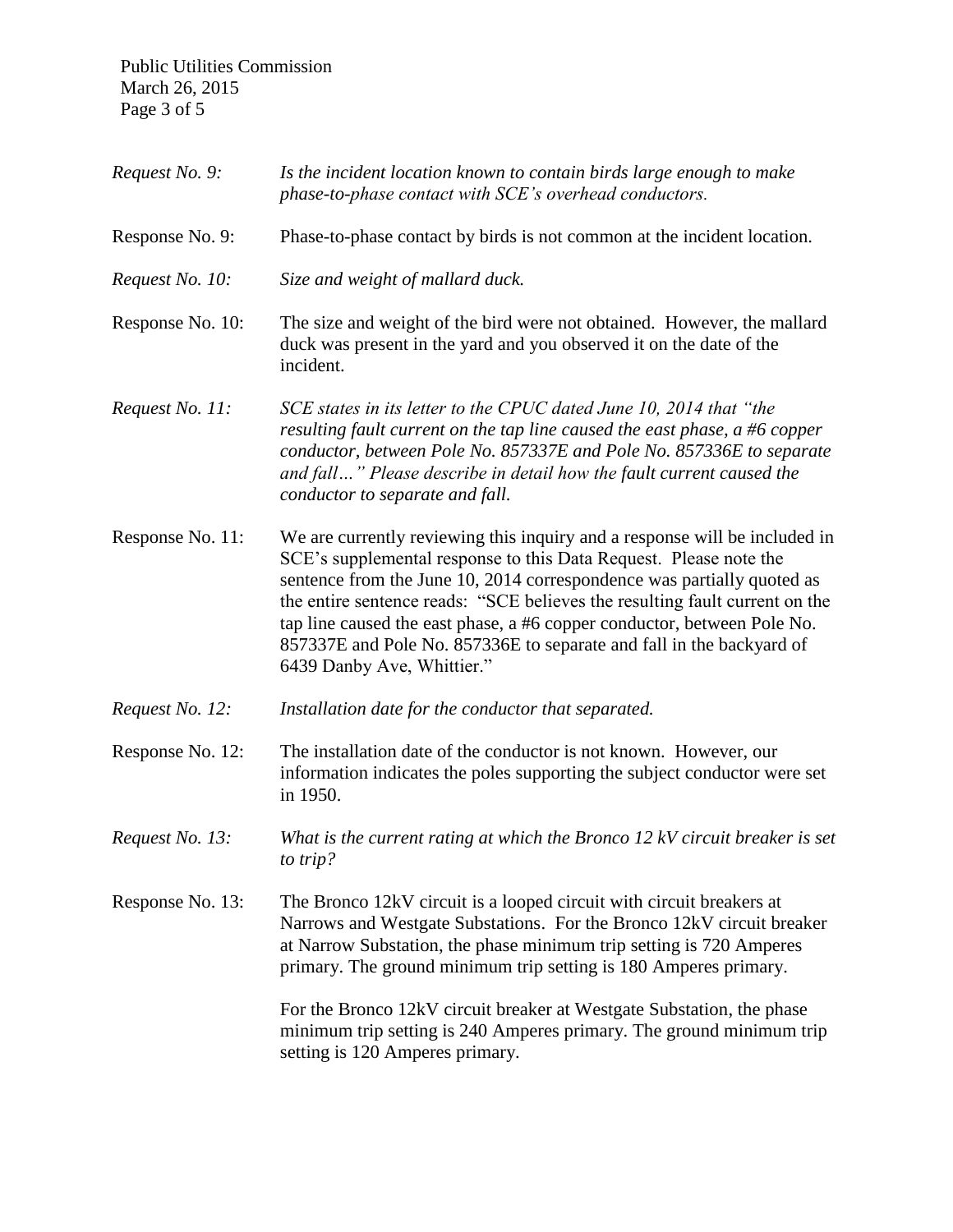Public Utilities Commission March 26, 2015 Page 4 of 5

*Request No. 14: Did the relay and circuit breaker operate correctly?*

Response No. 14: The relay and circuit breaker at Narrows Substation operated correctly. Our response regarding the relay and circuit breaker at Westgate Substation will be included in SCE's supplemental response to this Data Request.

*Request No. 15: For the relay on the Bronco 12 kV circuit, please provide the following: a. Installation date.*

- *b. Model name and number*
- *c. Testing records with results. Indicate if the device passed or failed the test.*
- *d. Any other inspection/maintenance records, with results*

Response No. 15: For the relay on the Bronco 12kV circuit at Narrows Substation:

- a. The installation date was September 26, 2006.
- b. ABB DPU2000R.
- c. The Relay Setting and Test Report is included on the enclosed CD titled "Whittier-5/15/14" under **Tab D**.
- d. No.

Information for the relay on the Bronco 12kV circuit at Westgate Substation will be included in SCE's supplemental response to this Data Request.

*Request No. 16: For the circuit breaker on the Bronco 12 kV circuit, please provide the following:*

- *a. Installation date:*
- *b. Model name and number*
- *c. Testing records with results. Indicate if the device passed or failed the test.*
- *d. Any other inspection/maintenance records, with results.*

Response No. 16: For the circuit breaker on the Bronco 12kV circuit at Narrows Substation:

- a. Installation date was September 9, 1957.
- b. Kelman, 14.4RA2TV-AG.
- c. A Circuit Breaker Analyzer (CBA) inspection was completed on March 6, 2013. The circuit breaker passed the inspection. A copy of the CBA record is included on the enclosed CD titled "Whittier-5/15/14" under **Tab E**.
- d. No.

Information for the Bronco 12kV circuit breaker at Westgate Substation will be included in SCE's supplemental response to this Data Request.